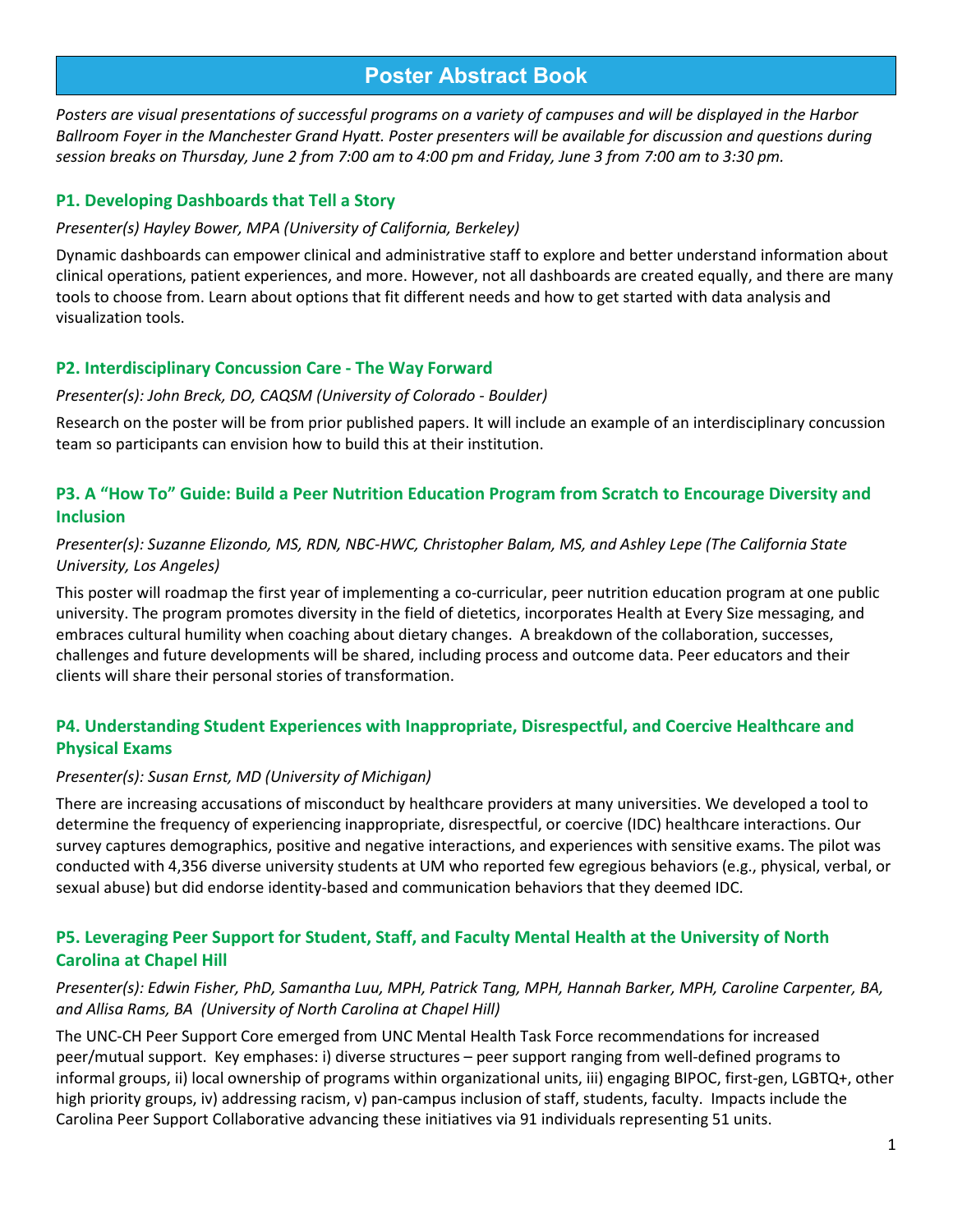# **Poster Abstract Book**

### **P6. T-Break Guide: A Cannabis Harm Reduction Tool**

#### *Presenter(s): Tom Fontana, LCMHC, LADC (University of Vermont)*

A research study about helping people taking a cannabis tolerance break, or "t-break". This study looked at resources that helped with breaks, including the T-Break Guide, which was designed to help people take a 21 days break from cannabis. Outcomes showed participants were more successful when using the Guide.

### **P7. An Analysis of Health Equity at UNC-Chapel Hill**

#### *Presenter(s): Austin Geer (University of North Carolina at Chapel Hill)*

This is an exploration into health equity on the University of North Carolina at Chapel Hill campus during the 2021-2022 school year. As a combination of programmatic and original research, dozens of semi-structured interviews and data sets collected with both staff and student input. Therefore, we attempt to describe the current state of BIPOC student health on our campus and how well the university is connecting with, engaging, and supporting their health needs.

### **P8. Student Health Ambassadors at Residential Campuses Contribute to Safer Campus Living and Learning During the COVID-19 Pandemic**

### *Presenter(s): Nickolas Gold-Leighton, MPH (Mountain Area Health Education Center); Jordan Perry, MPH (University of North Carolina)*

In Western North Carolina (WNC), a group of six residential IHEs chose a collaborative approach to mitigating COVID-19 infection rates, promoting a healthy campus culture, and continuing to provide a rigorous and transformational learning experience. This collaborative approach focused on engaging Student Health Ambassadors (SHAs) using a peer-to-peer education model, the diffusion of innovative, student-driven ideas, and positive messaging and support rather than "scare tactics" and enforcement.

### **P9. Mental Health Challenges and Supports Among University Students: Perspectives from University Students, Faculty, and Support Staff**

#### *Presenter(s): Anna Greer, PhD, MCHES, Karen Flanagan, Sofia Pendley, PhD, and Jessica Samuolis, PhD (Sacred Heart University); Kerry Morgan, PhD, CHES (University of Central Oklahoma); Jocelyn Novella, PhD (Fairfield University)*

We examined factors influencing mental health among students at a mid-sized, northeastern University using semistructured focus groups with University students, faculty, and staff. Participants across groups recommended changes to the University culture to reduce academic pressure and competition, altering the campus environment to include more common spaces and improved parking, as well as improved access to counseling and other mental health services. A collaborative approach, including students, faculty, and staff is recommended.

### **P10. Trends in Emergency Department Use Among University Students**

#### *Presenter(s): Stephanie Hartman, MD, Melissa Surguine-Smith, RN, Jessica Simmons, MD, and Kawai Tanabe, MPH (University of Virginia)*

Most college health centers do not operate 24/7 and students must seek care after business hours at Urgent Care Centers or Emergency Departments if needed. While access to timely healthcare advice is critical for the health & safety of college age students, there is little published data regarding the use of Emergency Departments in this population. This poster describes data collected from Emergency Department visits amongst students who presented to the ED and self-identified as being a student or had Student Health and Wellness listed as their PCP over an almost two year time frame (Oct. 2018 – Aug. 2020) at a large, public university. Data demonstrate trends in utilization amongst different race/ethnicities, age, gender, and academic status (graduate/undergraduate) as well as types of patient complaints and urgency of patient need.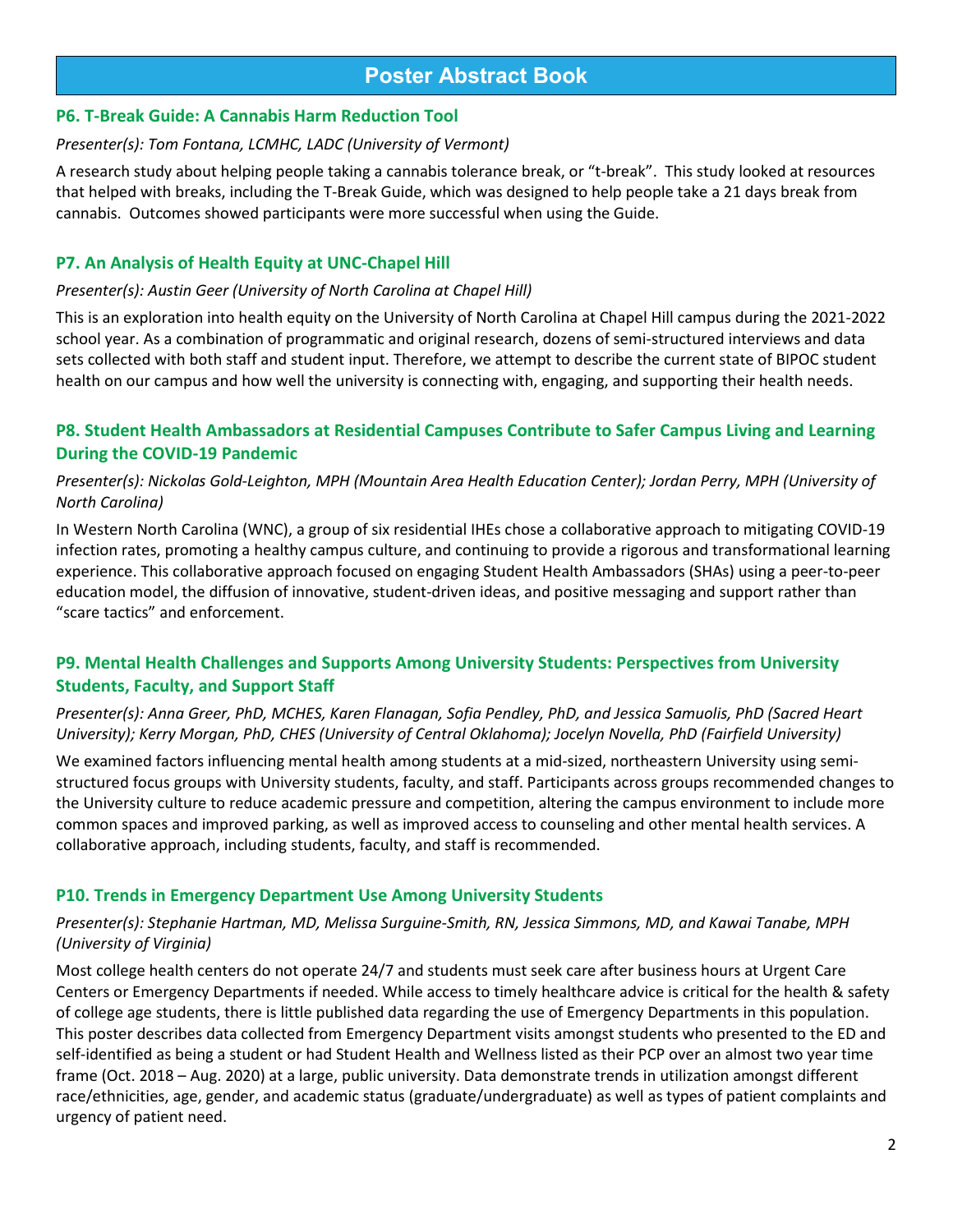### **P11. On-Call: Trends in Healthcare Needs Among University Students Accessing an After-Hours Phone Service**

### *Presenter(s): Stephanie Hartman, MD, Melissa Surguine-Smith, RN, Kawai Tanabe, MPH, and Meredith Hayden, MD (University of Virginia)*

Most college health centers do not operate 24/7 and must plan for student healthcare needs outside of business hours. While access to timely healthcare advice is critical for the health & safety of college age students, there is little published data regarding after-hours care in this population. This poster describes the one-year experience of an after-hours call service at a large, public university. Data demonstrate trends in utilization amongst different race/ethnicities, age, gender, and academic status (graduate/undergraduate) as well as types of patient complaints and urgency of patient need.

### **P12. Investigation of Relationship Continuity of Care Between Students and Student Health Medical Services in a Major Public University**

### *Presenter(s): Meredith Hayden, MD, Joshua Ferey, and Kawai Tanabe, MPH (University of Virginia)*

Continuity of care between a patient and their clinician is associated with positive health outcomes including reduced patient mortality, decreased healthcare costs, and both patient and clinician satisfaction. The purpose of this project was to measure the degree of continuity of care at the student health center for a large public university using linked student databases. Additionally, student and clinician factors were assessed for association with increased continuity of care.

### **P13. Vaccine Conversations: Talking to College Students about COVID-19**

#### *Presenter(s): Natalie Heywood, MSN-Ed, RN (Arizona State University)*

This project presents the results of an educational intervention that was presented to college health services providers on providing a strong recommendation for vaccination against COVID-19. Barriers to vaccine uptake, as well as vaccinespecific information and motivational interviewing techniques, were included. Providers can use these tools to increase their confidence in having vaccine conversations with college students. Providers were surveyed following the intervention to assess practice changes and the impact on confidence in having vaccine conversations.

### **P14. Leveraging a Self-Scheduled, Self-Collected COVID Testing Clinic and Non-traditional Staff to Expand Access for Symptomatic Students**

### *Presenter(s): Sam Holstege, MBS, Meredith Hayden, MD, Leann Burns, MT, PMP, MSA, and Kawai Tanabe, MPH (University of Virginia)*

COVID-19 can present with or without symptoms and the diagnosis should be considered for any upper respiratory tract symptoms. PCR testing, typically performed by a nurse or licensed healthcare provider, remains the gold standard for testing symptomatic persons. During peak seasons for respiratory viruses, high testing demand for COVID-19 can strain healthcare systems. By utilizing patient self-scheduling and proctored self-collected mid-turbinate nasal swab, a large public university significantly expanded testing access using trained, non-licensed staff.

# **Poster Abstract Book**

**P15. The Impact of the COVID-19 Pandemic on the Mental Health of First-Year University Students in Japan: A Comparative Study from 2019 to 2021**

*Presenter(s): Ryo Horita, PhD, Akihiro Nishio, MA, PhD, and Mayumi Yamamoto, MA, MBA, PhD (Gifu University)*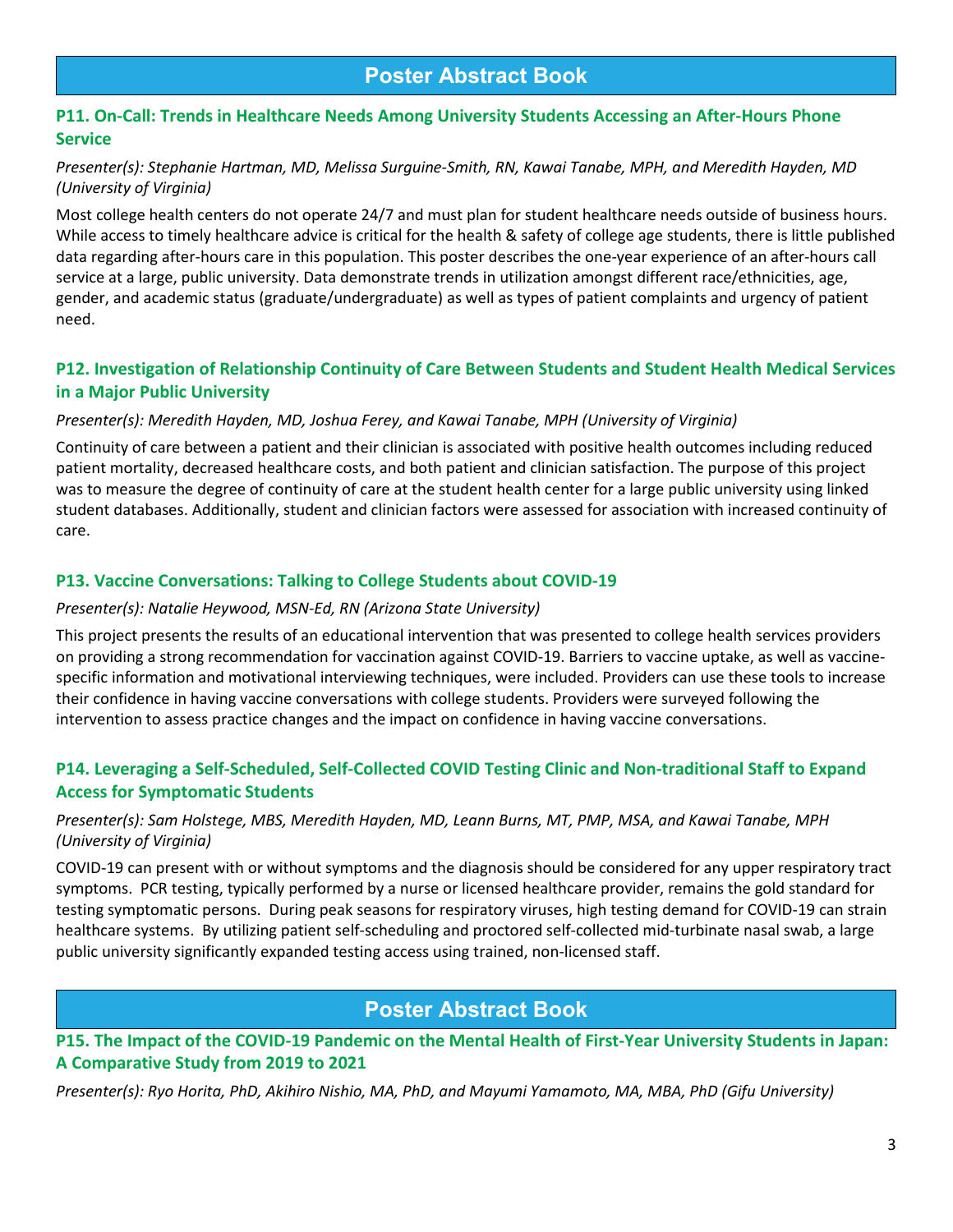The lingering effects of the COVID-19 pandemic on first-year Japanese university students' mental health were examined using an online survey with CCAPS-Japanese from 2019 to 2021. The average score of the Depression and Generalized Anxiety subscale had decreased in 2020; however, it increased in 2021 to the same level as in 2019. The number of students who experienced severe suicidal ideation increased each year. The Academic Distress subscale for 2021 was lower than in 2020.

### **P16. Creating a Comprehensive Sexual Wellness Pre-Matriculation Online Program**

### *Presenter(s): Jennifer Hunt, MA (University of Wisconsin-Madison); Chelsea Hill, BA (Tulane University)*

The Creating a Comprehensive Sexual Wellness Pre-Matriculation Online Program poster presents the process of writing, producing, and piloting a medically-accurate, queer-inclusive, and sex positive comprehensive sexual health prematriculation program for all incoming students at Tulane University. The poster presents the process completed and challenges encountered by the health promotion team during the program building process. The poster will also present how cross-departmental partnerships were central to the piloting and distribution of the program. The poster will also include how the program was funded and the importance of support from university leadership for the success of the project.

### **P17. Sleep Disturbance: The Role of Adult Attachment and Mindfulness**

### *Presenter(s): Matthew Jaurequi, PhD, LMFT, CFLE, and Lauren Bae (California State University Long Beach); Jonathan Kimmes, PhD, LMFT (Florida State University)*

This study examined how romantic relationships and mindfulness explain sleep disturbance. A student sample (N = 195) provided two-waves of data on self-report measures of adult attachment, mindfulness, and sleep disturbance. Results from a cross-lagged panel model indicated higher anxious attachment precipitated higher sleep disturbance first through lowering the mindfulness facets nonreactivity and nonjudging. The integration of romantic relationships and mindfulness offers insights into the creation of meaningful and equitable programs for improving student well-being.

#### **Poster Highlights:**

- Visit posters between session breaks on Thursday and Friday to talk to poster presenters.
- Many posters will also be featured on the ACHA website during the meeting and throughout the summer. Some also have accompanying videos.
- Several groups of poster presenters are conducting sessions on Saturday, June 4, from 10:00 am 11:00 am.

# **Poster Abstract Book**

### **P18. COVID-19's Impacts on Educational Performance and Health of Low-Income First-Generation College Students**

### *CANCELLED BY PRESENTER*

### **P19. Student Health Center Medication Abortion Program - Design and Implementation**

### *Presenter(s): Eleanore Kim, MD (University of California, Berkeley)*

The 2020 ACHA Sexual Health Services Survey reported only 2.5% of participating student health services provided medical abortion services on-site. December 2020 medication abortion provision started at University of California, Berkeley in response to CA Senate Bill No. 24 requiring California State University/University of California Student Health Services to offer medication abortion on-campus by January 1, 2023. By September 2021, 100% (12/12) patients had completed abortions, demonstrating both success and feasibility.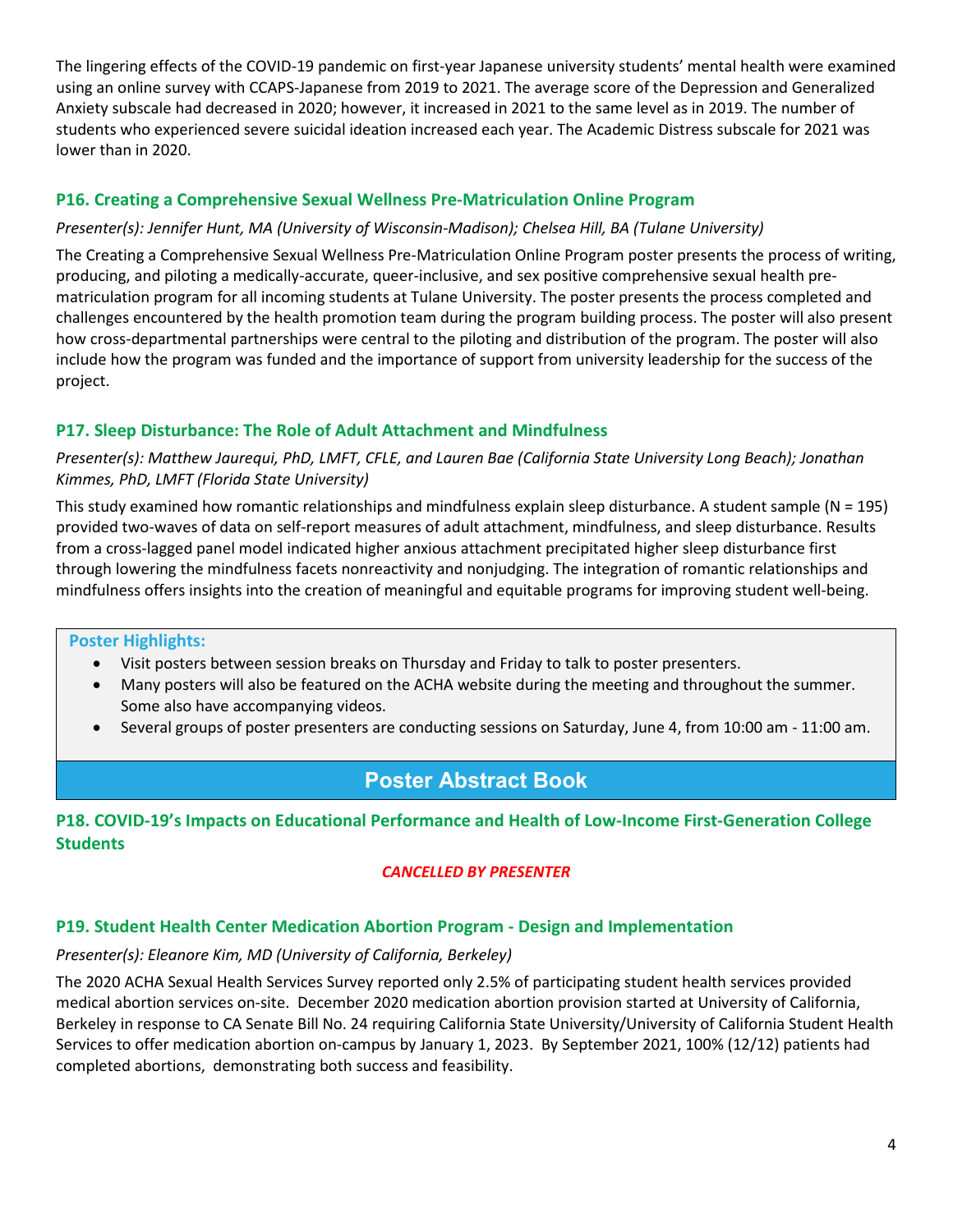### **P20. Lessons Learned: Adapting Pandemic Support Systems to build a better Future for Campus Health and Wellness programs**

### *Presenter(s): David Laubach, MPH, and Carman North, MPH (The University of Tennessee, Knoxville)*

The evolution of the University of Tennessee's COVID-19 Pandemic response resulted in a collaborative centralized system of multi-disciplinary campus support services. By adapting the system developed during the pandemic, and applying lessons learned, we can create an integrated wellness support system in alignment with the objectives of the Okanagan Charter's action framework for health promotion in higher education.

### **P21. Making the Grade: The Connection between College Students' Health-Related Behaviors and GPA**

*Presenter(s): Alyssa Lederer, PhD, MPH, MCHES, and Melissa Rosenthal (Tulane University); Sara Oswalt, PhD, MPH (University of Texas at San Antonio); Mary Hoban, PhD (American College Health Association)*

This study used the American College Health Association-National College Health Assessment III (N=75 institutions) to assess the relationship between undergraduate students' academic achievement (i.e., self-reported grade point average) and multiple health-related behaviors (categorized as dietary behaviors, physical activity, sedentary behaviors, substance use, sexual risk behaviors, violence-related behaviors, suicide-related behaviors, mental health, sleep-related behaviors, and discrimination experiences). This is the first known national study to comprehensively examine these relationships using an objective measure of academic performance.

#### **Poster Hours**

Thursday, June 2: 7:00 am – 4:00 pm and Friday, June 3: 7:00 am – 3:30 pm

To view the virtual posters and videos, go to<https://www.acha.org/annualmeeting22> *(available in May)*

# **Poster Abstract Book**

### **P22. Examining the Relationships Between COVID-19 Stressors, Mental Health Status, and Dietary Behaviors Among a Socio-Demographically Diverse Group of University Students**

*Presenter(s): Paulina Lin, MPH (University of California, Los Angeles); Kimberly Gottesman, DCN, RDN, LDN, CNSC, Kathryn Hillstrom, EdD, MPH, RDN (California State University Los Angeles); Tony Kuo, MD, MSHS (UCLA); Brenda Robles, PhD, MPH (Los Angeles County Department of Public Health)*

Life stressors and poor mental health status related to the COVID-19 pandemic may impede university students from eating healthfully. To address existing research gaps, we examined the relationships between COVID-19 life stressors, mental health status, and dietary behaviors among a socio-demographically diverse group of students attending a large urban university. Two of several findings is that poor mental health is associated with greater consumption of fast-food (IRR=1.03, 95% CI=1.01-1.05) and sugary beverages (IRR=1.04, 95% CI=1.01-1.06).

### **P23. Results of the Implementation of the Universal Prevention Module of the Multilevel Program Zenstudies, A Prevention Program for Students Experiencing Transition to Higher Education**

### *Presenter(s): Diane Marcotte, PhD (University of Québec in Montréal)*

This poster presents the results of the implementation of the universal prevention module of the multilevel program Zenstudies: Making a Healthy Transition to Higher Education (Marcotte et al, 2016, 2021). The program allows participants to increase their resilience toward mental health disorders (anxiety and depression) by developing their knowledge about the stress of post-secondary transition and transition to emergence to adulthood and by learning to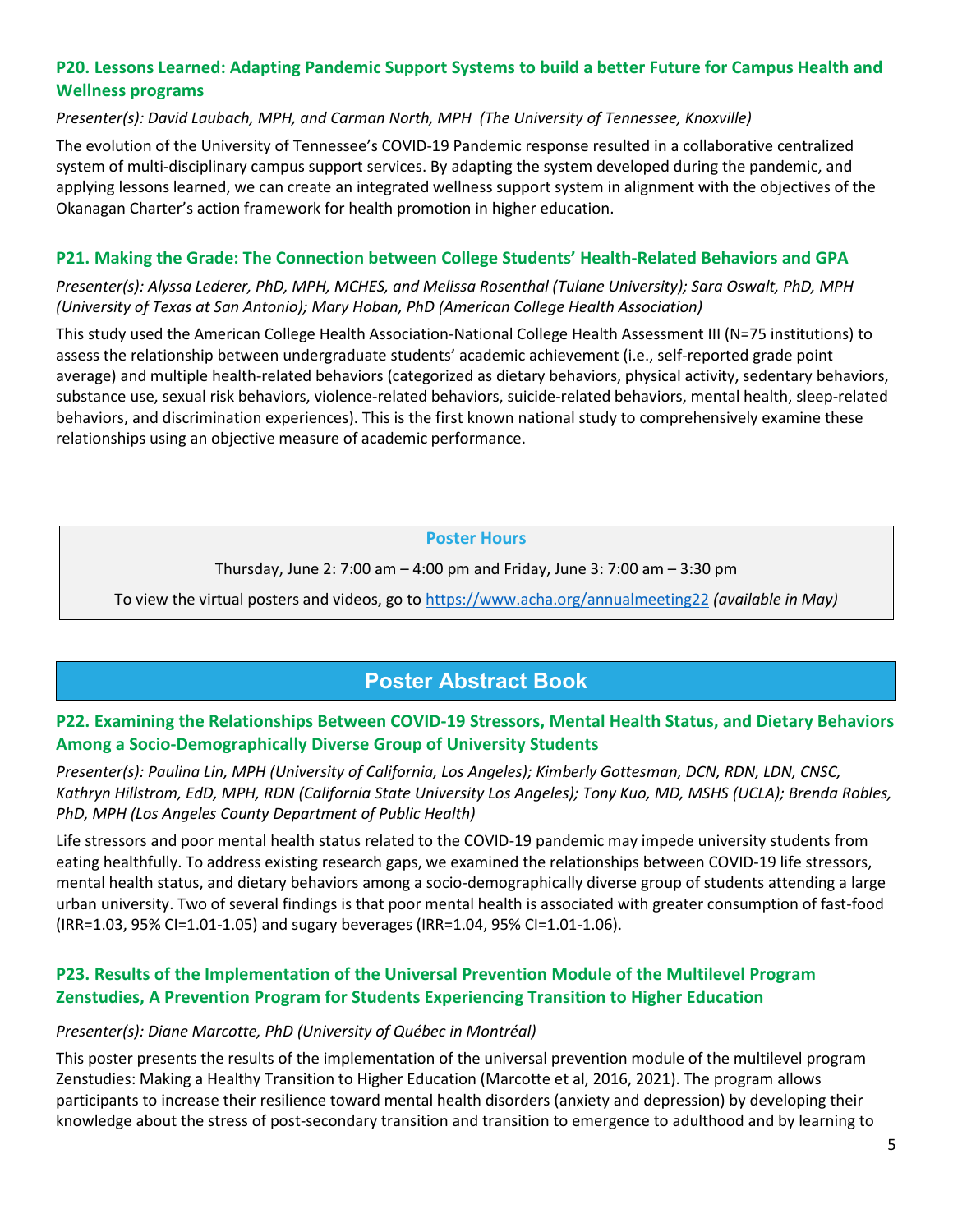recognize symptoms of depression and anxiety. Also, students learn prevention strategies, among time managing, behavioral activation, graduate exposure to anxiety-provoking situations. Participants were 1,422 students from 71 class-groups and 25 teachers from four colleges. Measures of the knowledge about mental health and college transition were completed as well as screening measures on the identification of depressive and anxious symptoms. Results showed an improvement in students' knowledge following participation in program, this improvement also continuing two weeks later. No personal, academic, and family variables appeared to influence student learning, supporting the universal character of the program. Facilitator' number of years of work experience influenced the efficacy. Conclusions: The results of this study support beneficial effects of Zenstudies's universal prevention program in college students.

### **P24. Transgender and Gender Expansive (TGE)-Affirmative Care for University Health Professionals: A Pilot Training Program**

### *Presenter(s): Myriam Marques, RN,BSN,MSN,MPH (Columbia University)*

Multiple studies highlight significant healthcare barriers particularly for TGE people, particularly people of color, those with disabilities, and those who are undocumented. A multidisciplinary TGE health team developed a training program to provide education and support to staff working in a student health practice in order to transform TGE patient care. The committee outlines training's development and implementation, and presents data from pre/post training knowledge/behavioral surveys to evaluate program's effectiveness and future planning.

#### **P25. Suicides Among Undergraduate and Graduate Students in Japan During the COVID-19 Pandemic**

*Presenter(s): Toshiyuki Marutani, MD, PhD, and Katsuhiro Yasumi, MD, PhD (Tokyo Institute of Technology); Yasuko Fuse-Nagase, MD, PhD (Ibaraki University); Hirokazu Tachikawa, MD, PhD (University of Tsukuba); Taku Iwami, MD, PhD (Kyoto University); Yuji Yamamoto, MD, PhD (Shiga University); Toshiki Moriyama, MD, PhD (Osaka University)*

The COVID-19 pandemic caused university students in Japan to be locked out from their campuses and for stay-at-home orders to be issued. Our annual survey since 2012 showed an increase in suicide rates among undergraduate students in Japanese national universities in the 2020 academic year, while the female suicide rate decreased among graduate students. As the pandemic still continues, we will add the latest data at the time of our poster presentation.

# **Poster Abstract Book**

### **P26. Development and Pilot Testing of a iPhone® App for College Students with Asthma**

*Presenter(s): Susan McNamee, MSN, APRN, Barbara Velsor-Friedrich, PhD, RN FAAN, V. Ann Andreoni, DNP, APRN, CPNP-PC, and Margaret Delaney, EdD, APRN, PNP-BC (Loyola University Chicago)*

This pilot study of 20 college students with mild to moderate asthma explores the usability of an informational asthma app including locations of healthcare facilities near the campus and sections on understanding asthma and triggers, medications, and self-care strategies. Students found the app easy to navigate and that it contained useful information for self-managing their asthma. It can be used by PCPs and Campus Wellness Centers to assist college students with the transition to self-care.

### **P27. Opioid-Use Related Stigma: From Pre-Health and Health Students' Perspectives**

*Presenter(s): Michael McNeil, EdD, CHES, FACHA, and WaiKwan Li, MA (Columbia University)*

Pre-health and health students completed a brief survey assessing their stigma towards people that use opioids. Majority of the participants did not blame these people for their condition, and believed that discrimination against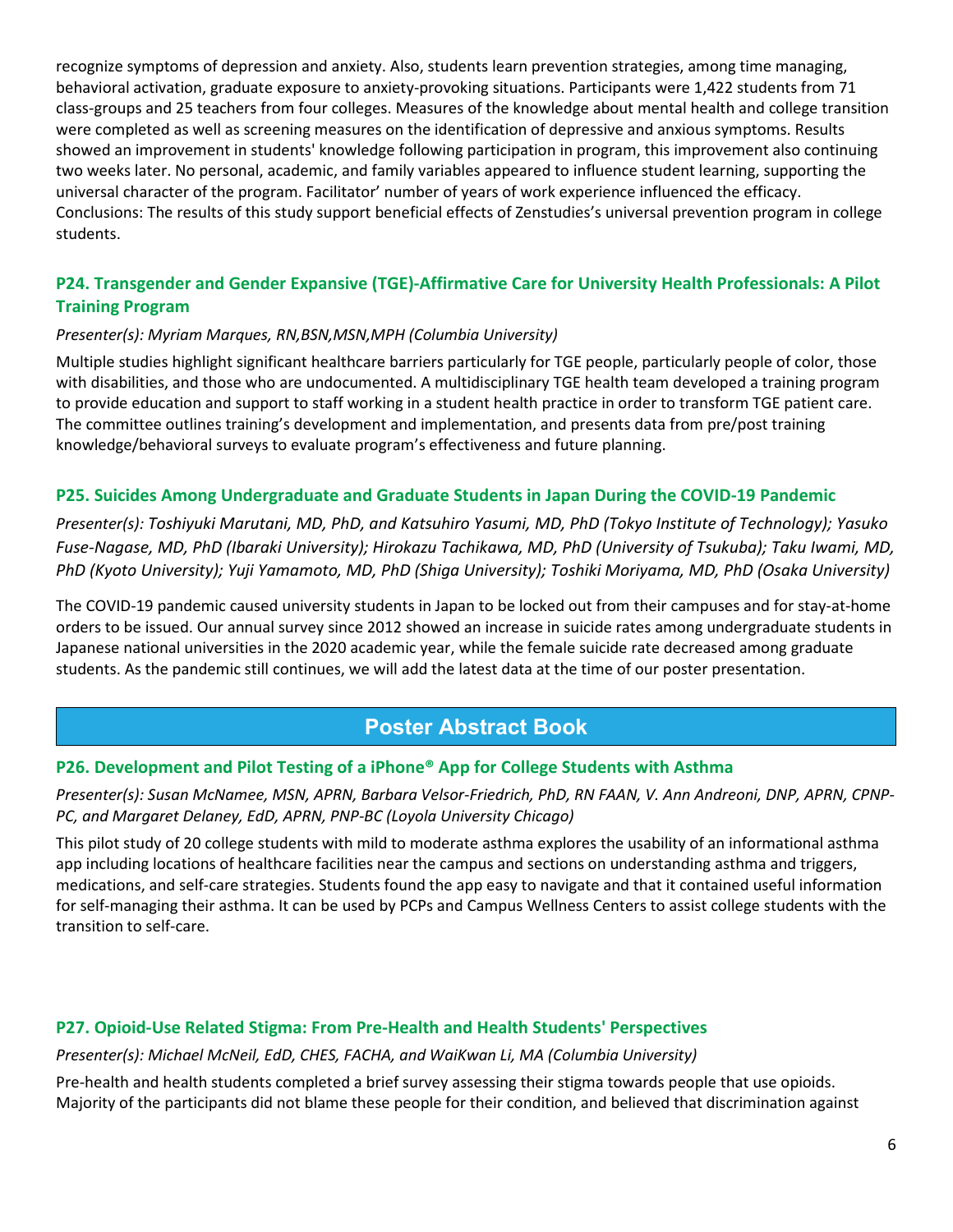them was unacceptable. Yet, many participants wished to keep a social distance from this population when in a close, personal setting. This study hopes to guide educational initiatives to ensure that the future healthcare workforce treats all patients equally and compassionately.

### **P28. College Students Mandated to Substance Use Courses: Age-of-Onset as a Predictor of Contemporary Polysubstance Use**

### *Presenter(s): Benjamin Montemayor, PhD, and Adam Barry, PhD, FAAHB (Texas A&M University); Melody Noland, PhD, CHES (University of Kentucky)*

This study sought to determine the likelihood of early-onset alcohol using college students enrolled in mandated programming also engaging in current polysubstance use. Data from n = 822 participants revealed significant (p < 0.001) alcohol use differences (frequency and quantity) between early- and late-onset users. Analysis revealed engaging in early-onset alcohol use significantly predicted current polysubstance use behaviors (p < 0.01). University programs should consider developing interventions addressing these harmful behaviors and associated negative consequences.

### **P29. Being Trauma Informed is an Issue of Student Health Equity**

#### *Presenter(s): Susannah Moore, PhD (Eastern Mennonite University)*

College students that have experienced child maltreatment are at elevated risk of poor health outcomes. Our research shows students with a maltreatment background report more total health diagnoses, higher impact of physical health symptoms on their daily lives, lower rates of personal control over health, higher binge eating scores, and higher usage of tobacco than their non-maltreated peers. Being a trauma informed campus is vital for the health and well-being of our students.

### **P30. Parental Approval of Heavy Episodic Drinking Among First-Year College Students in the Greek System**

### *Presenter(s): Kristi Morrison, BA (University of Washington)*

We examined associations between students' Greek affiliation and parental approval of heavy episodic drinking (HED) among college students. Greek affiliation was associated with greater parental approval of HED prior to college and a greater increase in approval of HED across the transition to college. Given the elevated levels of HED in Greek students and that parental approval of HED predicts student alcohol use, this may be an important target for prevention and intervention efforts.

# **Poster Abstract Book**

### **P31. NCHA Survey Results of a Campus During Covid**

*Presenter(s): Kelly Neville, RN-C, MN, BSN (Memorial University of Newfoundland and Labrador)*

### *CANCELLED BY PRESENTER*

### **P32. #StrengthSTEMSFrom - Mental Health Stories from Engineering Students and Faculty a CSU STEM VISTA Project**

#### *Presenter(s): Ilana Norris, BS (California State University)*

The CSU system is currently working to eliminate equity gaps. One study, initiated at Cal Poly SLO, found that engineering students have higher rates of mental health issues. Students and faculty can share stories and surrounding mental health to increase help seeking behaviors, retention, and graduation rates. Specifically, to address issues related to how low income, first generation, and black, indigenous, and people of color communities' identities affect mental health within the College of Engineering.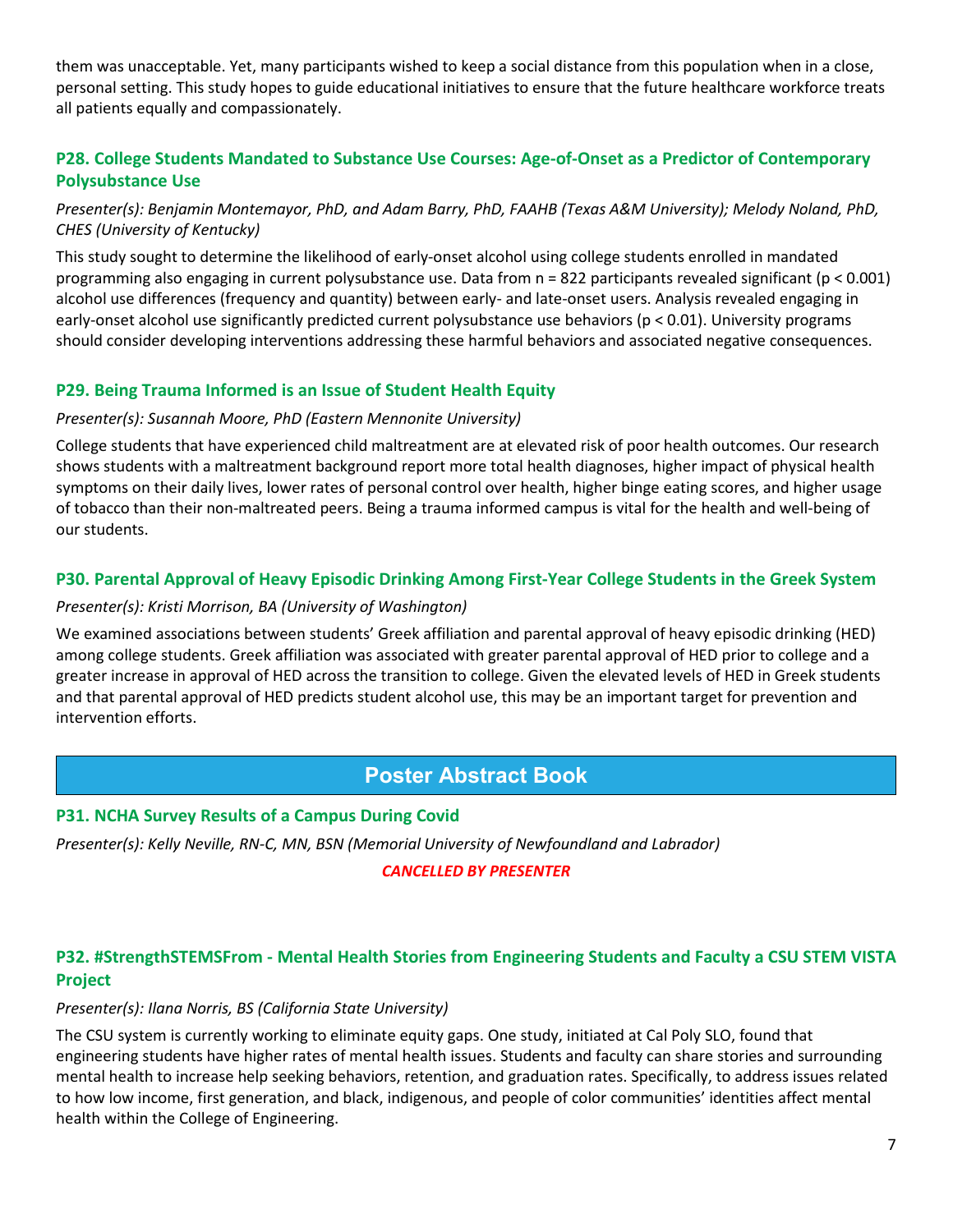### **P33. Dimensions of Access: Applying the Lessons from a Comprehensive COVID Vaccine Campaign to Flu and Beyond**

#### *Presenter(s): Carman North, MPH (University of Tennessee, Knoxville)*

Health care access is a multi-dimensional concept that encompasses not just the amount of care available to an individual but the acceptability, affordability, accessibility, accommodation, and availability. The COVID-19 pandemic offered campus health professionals an unprecedented opportunity to understand these dimensions of access in their campus communities and to build and strengthen connections to promote health to diverse across campus. This presentation focuses on applying those lessons learned to vaccine promotion for other vaccine-preventable diseases.

### **P34. Effects of Acculturation on Diet Quality Among a Sample of HBCU Students in New Orleans, Louisiana**

#### *Presenter(s): Henry Nuss, PhD (Louisiana State University)*

To date, there are no published studies on the effects of acculturation on diet quality among U.S.-born, historically black college or university (HBCUs) students. The purpose of this study was to assess potential correlations between acculturation and diet quality. In this cross sectional study, we surveyed students (N=58, male=10, female=48) an HBCU in New Orleans, Louisiana. Scores on the the African American Acculturation Scale (AAAS-R) were compared to dietary behaviors (NCI DHQII). Students who were more acculturated had lower intakes of fruit and vegetables. Our results suggest that acculturation among HBCU students may play an important role in dietary behaviors and should be considered when addressing campus health issues and concerns.

### **P35. The Implementation of Food Insecurity Screening at a College Health Center Using Quality Improvement Methods**

#### *Presenter(s): Kaitlin O'Malley, MD, MPH (Tower Health)*

Students using the Drexel Student Health Center were screened using the validated hunger vital sign. Using a quality improvement approach, food insecurity screening was continuously assessed and reassessed to better understand the student population and their needs. Staff was educated on proper screening. Resources were provided to all patients who screened positive and new resources were created.

# **Poster Abstract Book**

### **P36. Mental Health Climate on College Campuses Matters: Exploring the Influence of Campus Climate and Protective Factors on Black College Students' Mental Health**

#### *Presenter(s): JaNiene Peoples, MS, CHES, CPEC, and Sheretta Butler-Barnes, PhD (Washington University in St Louis)*

This study examined the relationship between perceived campus climate for students' mental health and depression among Black college students (N=1100) and explored whether positive mental health and sense of belonging buffer against depression. Students' perceptions of college campuses that provide support services for emotional and mental health was associated with lower reports of depression. Higher positive mental health had a significant impact on the relationship between campus climate and depression. Implications will be discussed.

### **P37. Utilization Trends in Behavioral Health Services Amongst Racial & Ethnic Groups on a Diverse Urban Commuter Campus**

#### *Presenter(s): Pauline Phan, DO, Joseph Kithas, MD, and Kevin O'Connell RN-BSN (University of Nevada, Las Vegas)*

Although behavioral health services are offered to every student enrolled at our urban commuter campus, the utilization of those services trend differently between racial groups.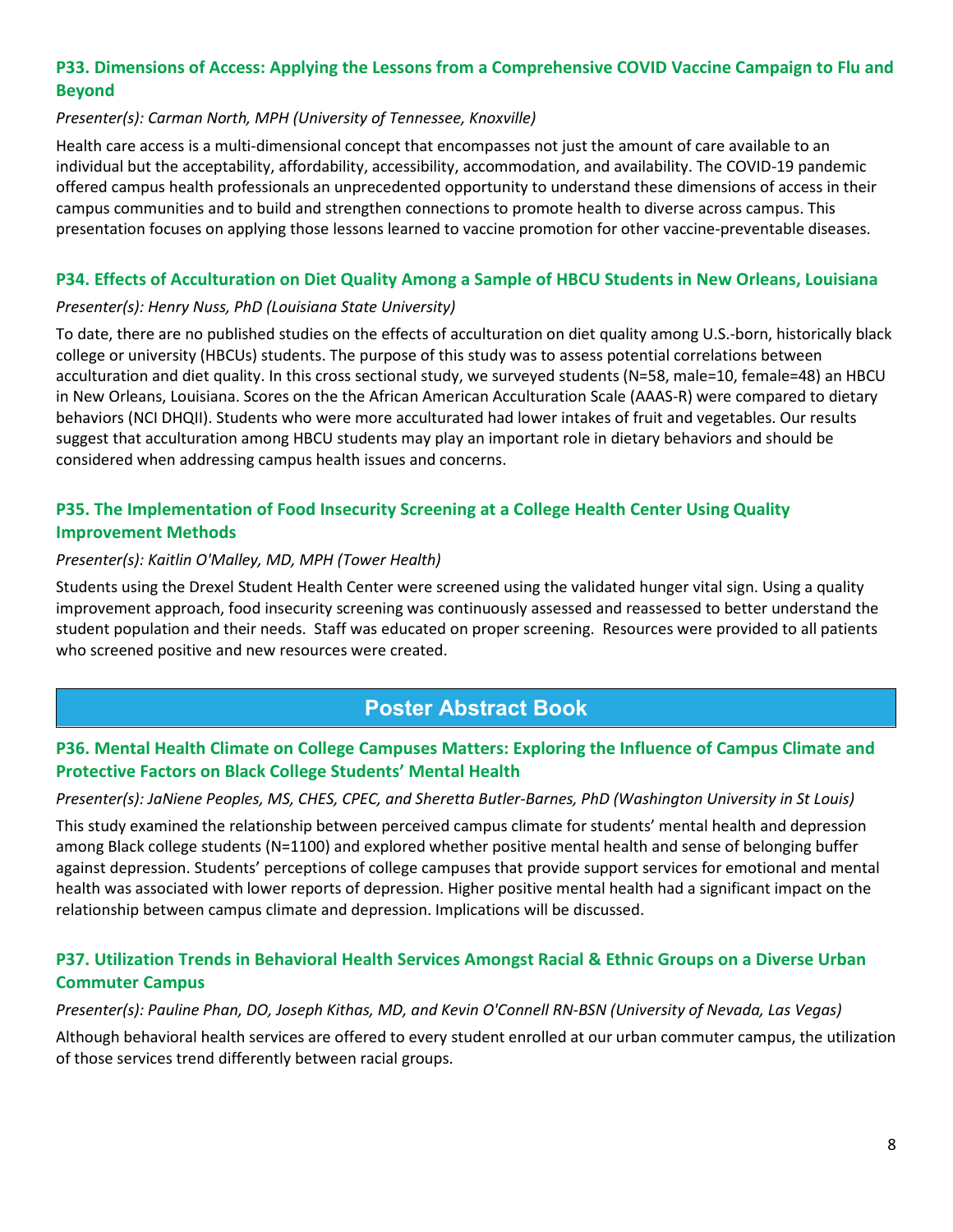### **P38. Disability Support Services Assessment for Faculty Training and Student Accommodations During the COVID-19 Pandemic**

### *Presenter(s): Leah Pylate, PhD, CHES (Mississippi State University)*

Students with disabilities, particularly students with autism spectrum disorder, faced unique challenges during the COVID-19 pandemic as a southeastern university moved all academic courses to online learning. To address the quickly changing environment that created additional barriers for students with disabilities, Disability Support Services provided support for faculty, staff, and students through both individual accommodations and faculty and staff training sessions. Results of the training and accommodations provided to students are provided.

### **P39. Bronco Box for Basic Needs**

#### *Presenter(s): Kenya Rampersant, MAEd, CHES (Cal Poly Pomona)*

The Bronco Box for Basic Needs program is a meal subscription program at Cal Poly Pomona. Each month CPP students subscribe to receive a Bronco Box which contains a QR code to a healthy cooking demonstration, recipe card, food items and kitchen items needed to cook the recipe at home. This innovative program also provides students with information and guidance on food preparation and food storage information to maximize their cooking experience. Students who receive a Bronco Box pick it up at the Student Health and Wellness Services drive through service.

### **P40. Spiritual Quality of Life and Life Satisfaction in Religious Liberal-Arts University Students: A Pilot Study**

### *Presenter(s): Jack Reimer, MEd, Michael Bodner, PhD, Dwight Friesen, PhD, and Jouen Chang, BHK (Trinity Western University)*

Spiritual quality of life (QOL) and life-satisfaction (LS) in university students is under-studied. We surveyed 157 mostly female (70%) undergraduates about LS, spiritual QOL, stress and self-reported religiosity. Spiritual QOL was positively associated with LS. LS was higher in females and in Whites (compared to other ethnicities). Asians reported lower spiritual QOL and higher stress than Whites, and were least religious. The directionality associating ethnicity, spiritual QOL and LS in this population requires further study.

### **Check out the poster presentations on Saturday, June 4 at 10:00 am – 11:00 am!**

# **Poster Abstract Book**

### **P41. Associations of Coping Strategies with Stress, Alcohol, and Substance Use Among College Student-Athletes: A Cross-Sectional Analysis**

#### *Presenter(s): Conner Rougier-Chapman (Wake Forest University); Brandon Knettel, MA (Duke University)*

Pressures on student-athletes can contribute to maladaptive coping including alcohol and other substance use. We surveyed 188 student-athletes to examine associations of specific coping strategies and substance use. Older age, male gender, and higher stress were associated with using substances to cope. Behavioral disengagement, substance use coping, and lower religious coping were associated with binge drinking and substance-related risk behaviors. These findings emphasize the importance of facilitating healthy coping to reduce substance use among student-athletes.

### **P42. Improving HPV Vaccination Rates at a Large, Public University**

#### *Presenter(s): Diane Rozycki, MD, FACOG (University of Virginia)*

HPV vaccination prevents morbidity and mortality due to HPV disease and college health providers must ensure full vaccination among university students. Following a baseline review of HPV vaccination status among patients attending the Medical Services clinic, a quality improvement (QI) project aimed to improve full vaccination rates was implemented. By assessing vaccination status during visits for sexually transmitted infection (STI) screening, nurses were able to recommend and initiate completion of missing vaccinations. This poster presents the outcome of this QI project.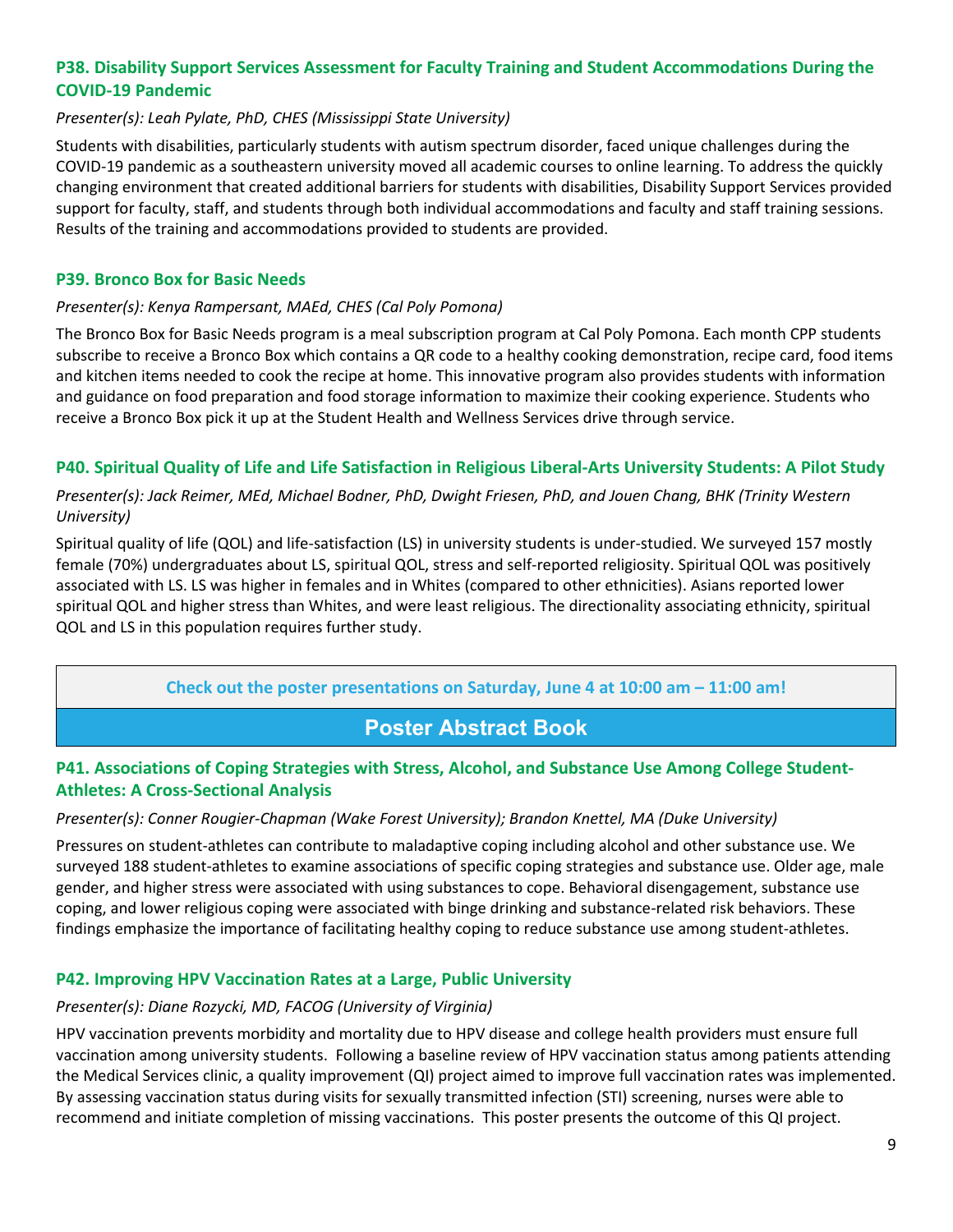### **P43. Use and Attitudes Toward Complementary and Alternative Medicine Among University Students: The Role of Gender and Race**

#### *Presenter(s): Ejura Salihu,MA (University of Wisconsin-Madison)*

This study assessed the use of complementary and alternative medicine (CAM), attitudes towards CAM, and disclosure of CAM use to mainstream health providers using an online survey of 506 students at a regional public university. Ordinary least squares regression models were used to examine relationships of interest. A significant interaction between gender and race was noted for attitudes toward CAM for Whites and African Americans, with White females being the most positive toward CAM.

#### **P44. Utilizing Mental Health Screening Tools in Primary Care**

#### *Presenter(s): Aaron Salinas, DNP, APRN, FNP-BC, PMNHP-BC, NRP (The University of Texas Rio Grande Valley)*

Anxiety and depression are the two most common mental health conditions that affect college students. Utilizing screening tools can help health care providers identify patients who may be at risk or may be dealing with issues of anxiety and depression. Screening for anxiety and depression is the standard of care in primary care clinics. Early identification and diagnosis of anxiety and depression will lead to better outcomes in treatment.

#### **P45. If You Don't Ask, They Won't Tell. Intimate Partner Violence Screening**

#### *Presenter(s): Lanay Samuelson, DNP, APRN, FNP-BC (Loyola University Chicago)*

Intimate partner violence is a national health problem with longstanding physical and mental health consequences that affect men and women of all ages. However, the rate for young adults is higher than any other age group. College health centers are in a unique position to screen, educate, and refer young adults on IPV. To address IPV our clinic created and implemented provider training and IPV screening tools. Student completed IPV screenings increased from 3% to 92%.

**To view the virtual posters and videos, go to<https://www.acha.org/annualmeeting22>** *(available in May)*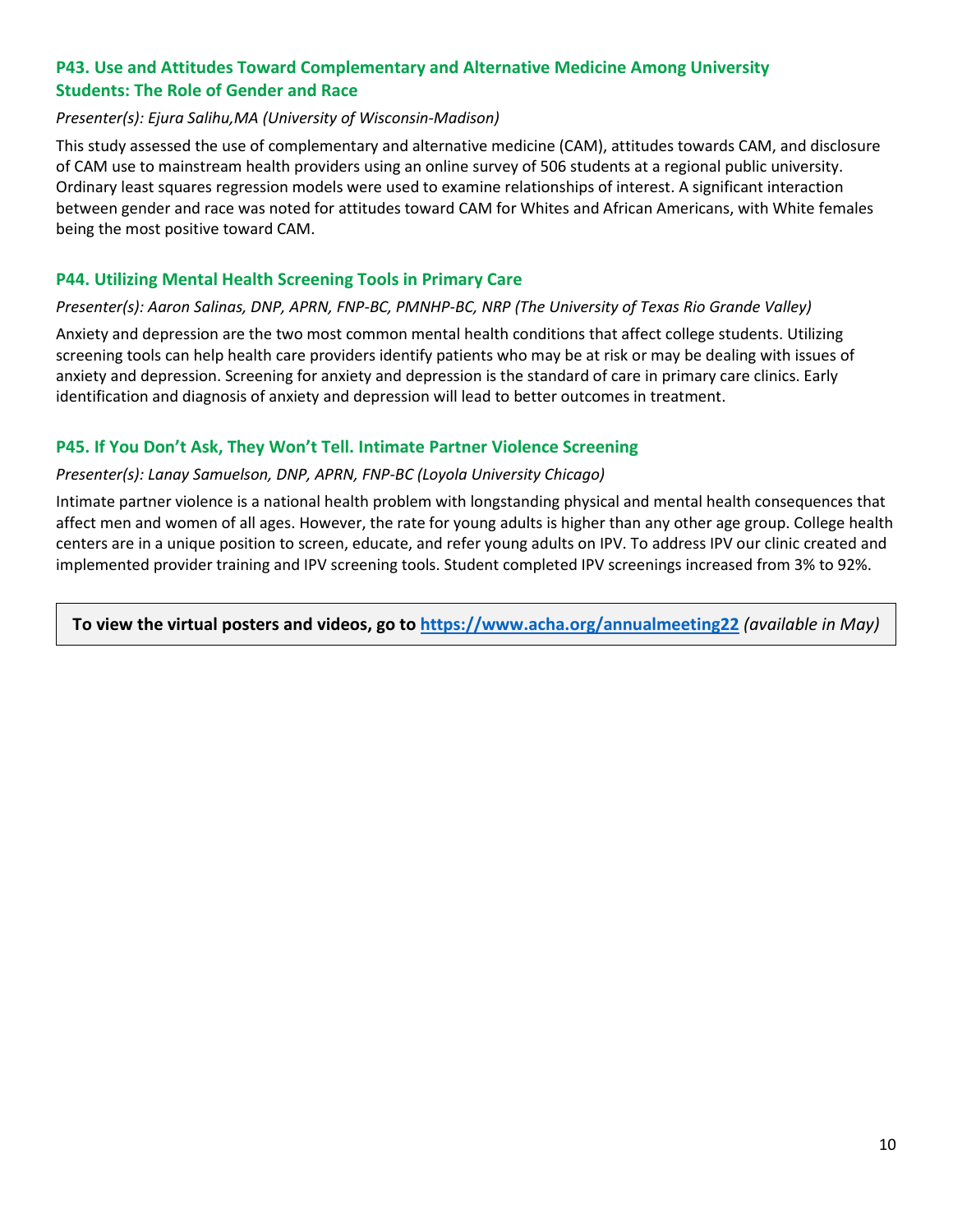# **Poster Abstract Book**

# **P46. Incidence of Immunization Stress-Related Response (ISRR) in University Students**

### *CANCELLED BY PRESENTER*

### **P47. Adverse Childhood Experiences and Mental Health in College Students on Two-Year Campuses**

### *Presenter(s): Emily Shafer, PhD (University of South Carolina, Union)*

This study consists of survey data from college students on two-year campuses in the rural southeast of the US. We first look at the incidence of adverse childhood experiences (ACEs) among this understudied population, and then analyze whether correlations exist between their ACE score and their scores on three outcome measures – depression, anxiety, and disordered eating.

### **P48. Study Reveals Psychological Support Required for University Students Acquainted with COVID-19 Patients**

*Presenter(s): Yukito Shimizu, MD, PhD, Takako Omido, BSN, PHN, and Yukari Nakayama, BSN, PHN (Kwansei Gakuin Educational Foundation)*

We conducted an online questionnaire survey among university students infected with COVID-19 (Group A) and students who got acquainted with these patients (Group B). Comparisons between Group A and B resulted in some similarities in terms of psychological awareness, such as concerns and the expectation of a follow-up period. We conclude that Group B needs the same psychological support as Group A.

### **P49. A Year Like No Other: Differences in Healthcare Student Anxiety from Before the COVID-19 Pandemic (January 2020) to January 2022**

*Presenter(s): Noa'a Simoni, MD, MPH, Herminio Perez, DMD, MBA, Joyce Porter, MBA, Karen Shapiro, MBA, MPH, SPHR, Mary O'Dowd, MPH, Vicente Gracias, MD, and Margaret Swarbrick, PhD (Rutgers University)*

In January 2020, healthcare students were screened for anxiety using the GAD-7 as part of the Healthy Minds Survey/Jed Campus initiative. Soon after, the COVID-19 pandemic brought unprecedented changes to the healthcare student environment and curriculum. We decided to re-evaluate student anxiety to examine differences in rates of anxiety from before the pandemic to January 2022. This will guide the development of a whole student wellness approach for supports, services, and needed system and culture changes.

### **P50. Percutaneous Injuries Reported by Healthcare Students in a University Setting**

#### *Presenter(s): Noa'a Shimoni, MD, MPH, Julie Caruth, MD, MPH, Ping Chen, PhD, and Christeen Abadir (Rutgers University)*

Bloodborne pathogen exposure injuries are a common cause of preventable injuries for students in health care professions. They can result in the acquisition of infectious diseases such as HIV, with potential lifelong consequences. Our goal was to gain an understanding of the factors associated with percutaneous injuries that resulted in bloodborne pathogen exposures to health care students in a university hospital setting via a secondary data analysis of injuries reported in 2019 and 2020.

# **Poster Abstract Book**

### **P51. Best Practice Treatment Plans for Students with Mental Health Issues: Using Safety Plan, Motivational Interviewing (MI) and Communication with Campus Counseling Center Using Microsoft Teams platform**

*Presenter(s): Annemarie Sipkes Donato, DNP, FNP-BC, and Elizabeth Kixbull, MSN (College of Charleston)*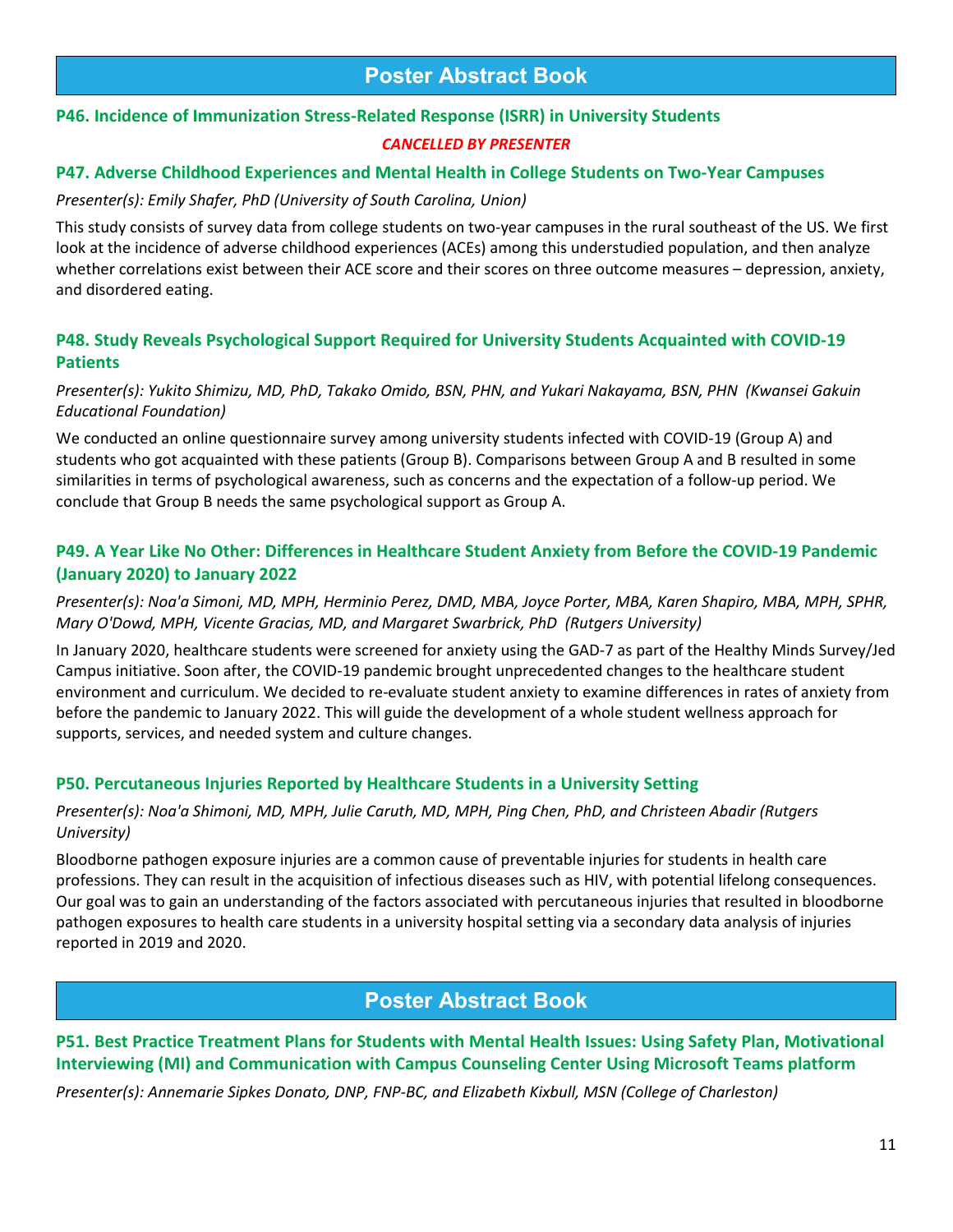The purpose of a quality improvement project during the Spring 2020 COVID-19 pandemic lock-down period was to improve mental health treatment and outcomes for students with symptoms of anxiety and depression seen in Student Health Services (SHS). Improved patient treatment plans and communication with counseling services staff was accomplished by utilizing safety plans, clinicians using Motivational Interviewing and a Microsoft Teams platform for open dialogues with a multidisciplinary team from Counseling center on campus..

### **P52. Examining Mental Health in University Graduate Students**

### *Presenter(s): Thomas Stewart, BA, Kawai Tanabe, MPH, Chris Holstege, MD, and Susan Davis, JD (University of Virginia)*

This study will explore the graduate student mental health service utilization trends and successful degree completion rates at a large public university over a 5-year period (2015-2020). This descriptive analysis will be performed by linking multiple health and administrative datasets utilizing a unique IRB approved comprehensive university student dataset. In addition, this study will investigate how the COVID-19 pandemic impacted the graduate student population's mental health service utilization compared to non-pandemic academic years.

### **P53. Japanese Education System on Health and Health-Associated Knowledge Evaluation Scale for Adolescence - Pilot Study**

#### *Presenter(s): Mitsuhiro Sunohara, MD, PhD, and Shintaro Yanagimoto, MD,PhD (The University of Tokyo)*

Lack of basic health-associated knowledge threatens the college students' physical and mental health. In Japan, government curriculum guidelines for high school address 4 categories on health education: modern society and health, secured social life, life stage and health, and provision of environment for health-promotion. We have developed a pilot scale to evaluate basic health-associated knowledge for adolescence using the guidelines, systematic review, expert opinion of medical doctors, dentists, pharmacists and health providers, and web-based survey.

### **P54. Do Community College Students Want Sexual Health Education from Their College? Comparisons by Previous Sex Education and Student Characteristics**

*Presenter(s): Danielle Van Liefde, BS, Jennifer Yarger, PhD, Sarah Elmes, MS, and Cynthia Harper, PhD (University of California, San Francisco); Irene Rossetto, PhD, Kristine Hopkins, PhD (University of Texas at Austin); Stephanie De La Melena, BA (University of California, Berkeley)* 

Most research on how students view college health resources has focused on four-year college students. We used data from an ongoing study at 27 community colleges in California and Texas to examine students' desire for receiving sexual health education from their community college. We used Chi-square tests and multivariate logistic regression to compare interest in sexual health education by whether previous sex education met their needs, sexual orientation and other sociodemographic characteristics.

### **P55. Outcome of Students Coming Back on Campus After a Year and How it Impacts Survivors of Interpersonal Violence**

#### *Presenter(s): Alexis Washington, MS, CHES (University of Central Oklahoma)*

Like most of universities in the U.S., the University of Central Oklahoma was primarily online in 2020. Our Center for Counseling and Well-being were concerned with both current students coming back and also incoming freshman who did not get the traditional senior experience. We plan to implement a Campus Climate Survey Spring 2022 to see how last year virtually effected rates of interpersonal violence and if students are utilizing the resources on campus.

# **Poster Abstract Book**

**P56. COVID-19 Response: Essential Collaborations in Unprecedented Times**

### *CANCELLED BY PRESENTER*